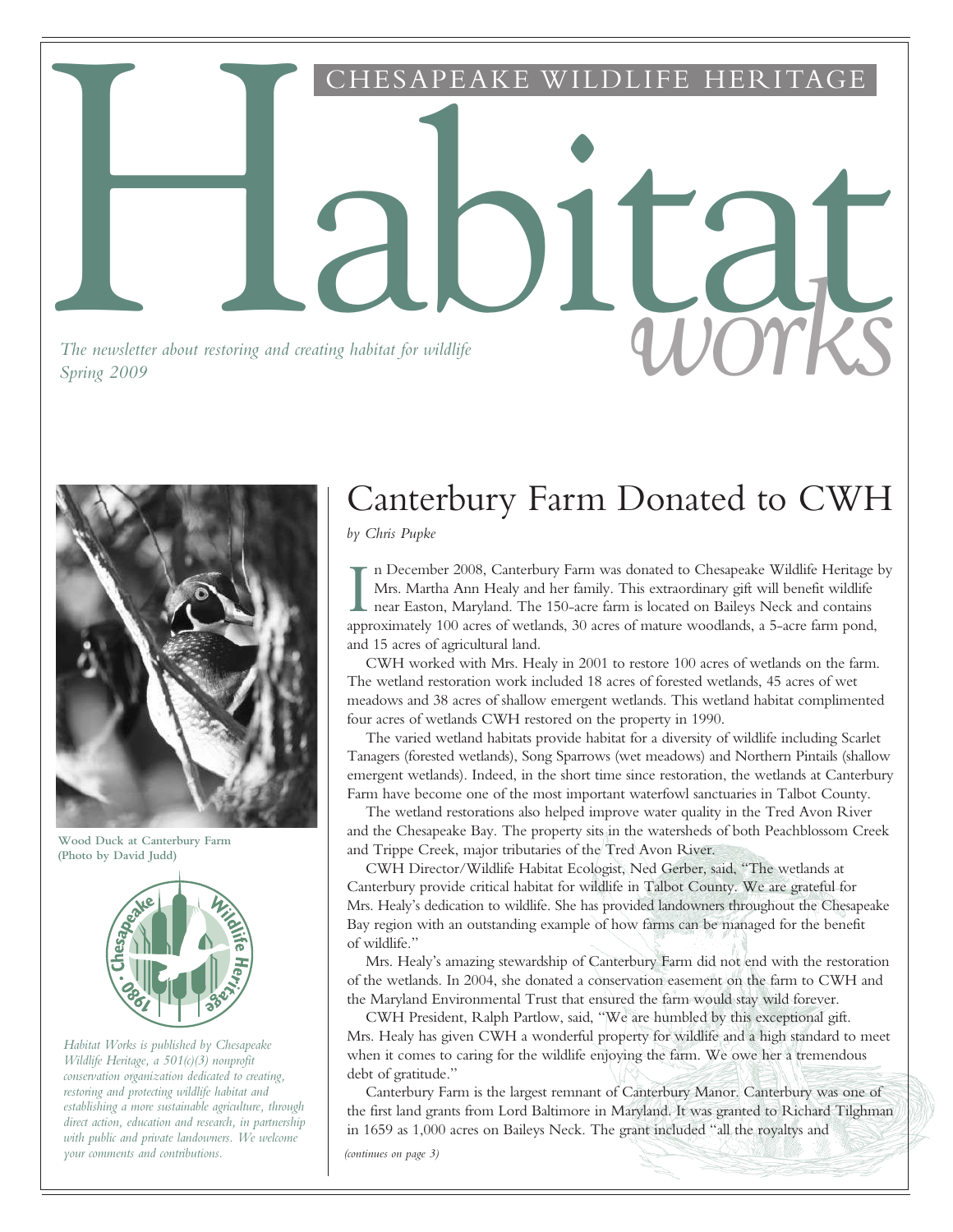

### *Chesapeake Wildlife Heritage Board of Directors*

Ralph Partlow, *President* Larry Albright, *Chairman* Cleo Braver, *Vice President* Bob Reynolds, *Treasurer* Victoria Zuckerman, *Secretary* Judge Alfred Burka Laura Hoffman John Murray, Esq, *Advisor* Dennis Whigham, PhD, *Advisor*

### *Chesapeake Wildlife Heritage Staff*

Ned Gerber, *Director* Michael Robin Haggie Mike Rajacich Andi Pupke Chris Pupke Sandy Parker Mary deArmond Phillips Boyd Austin Jamison Geordie Newman Daniel Sterling, Sr. Donnie Crosland Daniel Sterling, Jr. Jenny Bartz

### *Chesapeake Wildlife Heritage*

The Old Railway Station 46 Pennsylvania Avenue P.O. Box 1745 Easton, Maryland 21601

410.822.5100 410.822.4016 fax info@cheswildlife.org www.cheswildlife.org

*Printed with FSC Certified Paper, 100% Post Consumer Recycled Paper Processed Chlorine Free, Green Seal Certified and made with 100% Green Energy. Using this paper saves per year:*

- *32 trees*
- *23 million BTU's*
- *2,846 lbs greenhouse gases*
- *11,813 gallons of wastewater • 1,517 pounds of solid waste*

Waterfowl Festival and Chesapeake Wildlife Heritage Provide Sanctuaries for Canada Geese



**Canada Geese enjoy a restored wetland at Bennett Point Farm near Queenstown, which is co-owned by Chesapeake Wildlife Heritage and the Eastern Shore Land Conservancy. (Photo by David Judd)**

The Waterfowl Festival Canada<br>
Goose Sanctuary Program<br>
provides valuable winter habitat<br>
for native migratory Canada Geese. The he Waterfowl Festival Canada Goose Sanctuary Program provides valuable winter habitat program is funded by the Waterfowl Festival and administered by Chesapeake Wildlife Heritage.

Farmers and landowners are paid to leave standing corn in their fields and/or plant a winter cover crop. These sanctuary sites provide safe resting havens and food for over-wintering, migrating Canada Geese.

Farms throughout the Mid-Shore Region participated in the program during the 2008-09 winter, including properties in Talbot, Queen Anne's and Kent counties. Approximately 4,000 acres of land are managed as sanctuaries under this program.

Canada Geese breed in the Ungava Peninsula in northern Canada. The Chesapeake Bay region, and in particular the Mid-Shore area, provides critical overwintering habitat for these migratory birds. The familiar sight of the V-shaped flocks harkens the arrival of Fall.

The Waterfowl Festival Canada Goose Sanctuary Program has provided successful winter habitat management for migratory geese for the last 21 years. Long-term

sanctuaries are among the best methods for ensuring that migratory geese will continue to winter in the region and return in good condition to their northern breeding grounds.

CWH matched a \$10,000 grant from the Waterfowl Festival with funds from the Maryland Department of Natural Resources' Wildlife Habitat Improvement Program (\$12,700) and the Maryland Department of Agriculture's Cover Crop Program (\$8,275). In addition, Chesapeake Wildlife Heritage contributed more than \$9,000 worth of standing corn.

The Waterfowl Festival is dedicated to wildlife conservation, the promotion of wildlife art, and the celebration of life on Maryland's Eastern Shore. Twelve venues throughout the Town of Easton feature world-class wildlife paintings, sculpture, carvings and photos. Over the last 38 years, the Festival has become a leader in the conservation of waterfowl and wildlife habitat. More than \$5 million has been raised and donated to projects throughout the Atlantic Flyway, and in particular the Chesapeake Bay. The 2009 Festival is scheduled for November 13, 14 and 15.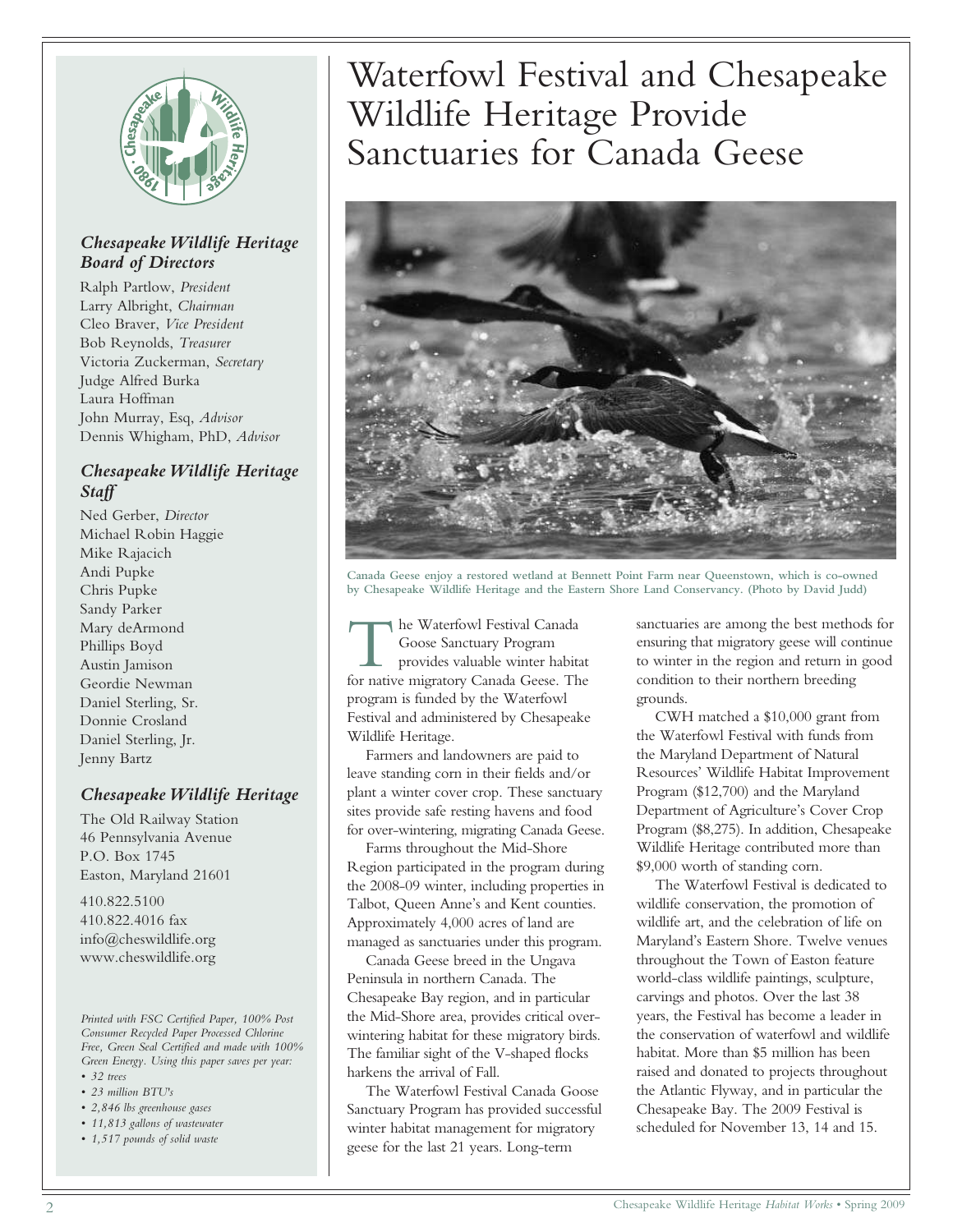### *(Canterbury Farm continued from page 1)*

privileeges most usually belonging to Mannors in England."

The property was once slated for over 40 homes. It was originally part of the country club development. Mrs. Healy purchased the farm in the 1980's to prevent a housing development from destroying the farm.

CWH will build on the example Mrs. Healy has provided. Our plans for the future will focus on managing the habitat to ensure wildlife continue to call Canterbury home. One particular management challenge will be the ever present non-native pear trees that thrive throughout this part of Talbot County.

Canterbury Farm is located less than one mile from CWH's Baileys Neck Farm, a 135-acre farm which was donated to CWH in 2005 by the Chesapeake Bay Foundation. When taken together, the two properties provide 284 acres of habitat for wildlife in a rapidly suburbanizing part of Maryland's Eastern Shore. CWH now owns 1,150 acres of land that are managed to maximize the benefits for wildlife.

**Wetland restorations at Canterbury Farm provide habitat for a diversity of wildlife as well as help to improve water quality in the Tred Avon River.**



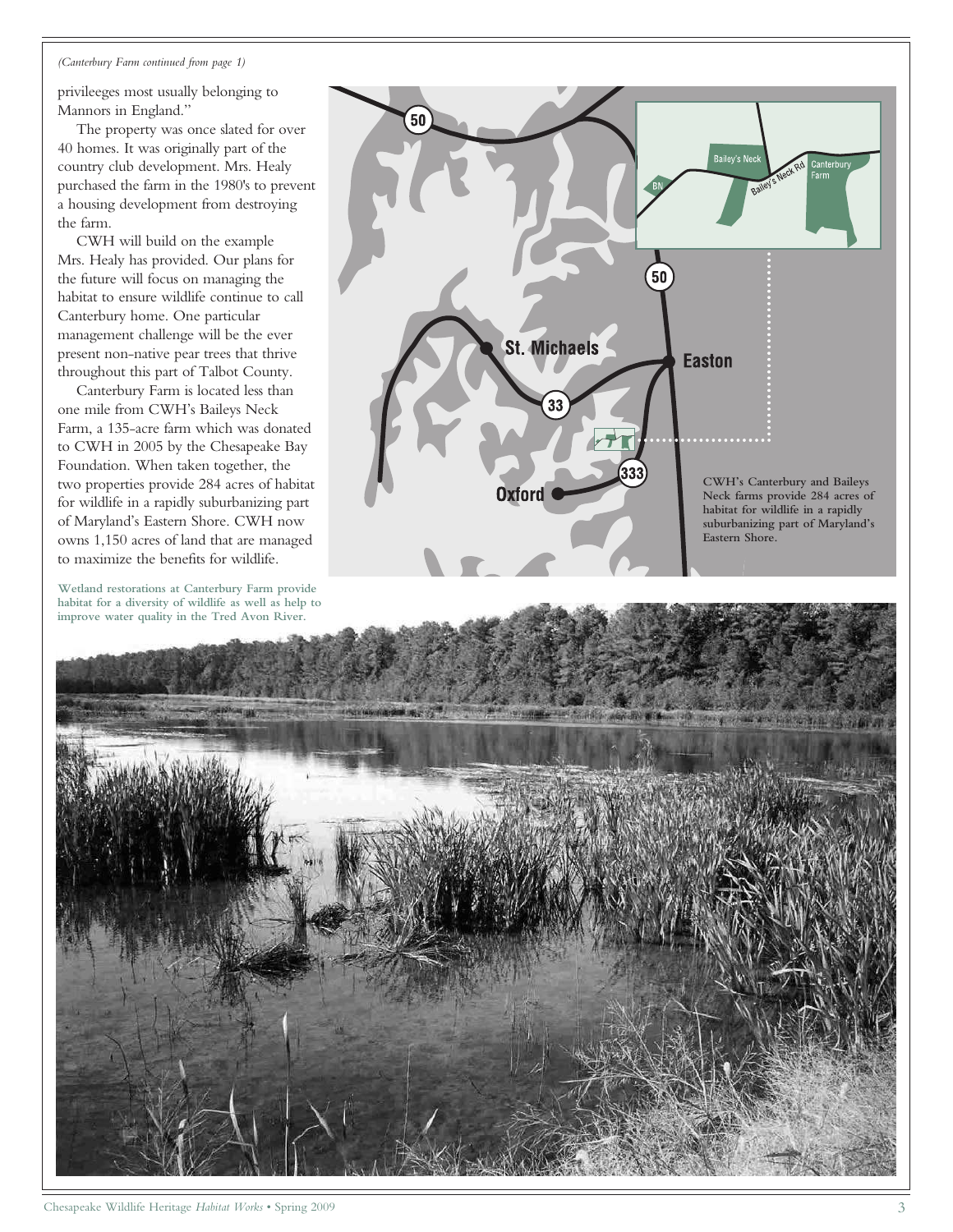## CWH Partnership with Landowners and USDA Helps Shenandoah River

*By Austin Jamison*

**C** hesapeake Wildlife Heritage has<br>been busy planting native, warm-<br>season grasses in Augusta County<br>Virginia over the past three years. Located hesapeake Wildlife Heritage has been busy planting native, warmseason grasses in Augusta County, in the heart of the Shenandoah Valley, Augusta County is one of Virginia's largest agricultural counties, and contains some of the most important headwaters of the Chesapeake Bay.

Thanks to the leadership of the USDA Natural Resources Conservation Service's (NRCS) Augusta County office, acreages have increased from 29 acres in 2006 to more than 100 acres last year. In 2009, even more acres of these important buffers will be planted.

Many of these warm-season grass plantings are part of the USDA's Conservation Reserve Enhancement Program (CREP) and take place on marginal pasture land primarily composed of tall fescue. The farm animals utilizing the pastures contribute pollutants that help foul the waters of the Shenandoah River and its tributaries. Furthermore, the fescue makes very poor habitat for grassland birds and other wildlife because of its thick, sod-like growth.

Converting these areas to native, warm-season grasses, including big and little bluestem, and wildflowers such as

partridge pea and black-eyed susan, creates the structure and cover that bobwhite quail and other grassland birds need. These meadows also provide habitat for important pollinators.

NRCS District Conservationist, Bobby Whitescarver, says: "Interest has increased because of several factors, first of all because there is an organization that can actually do the work, namely Chesapeake Wildlife Heritage. Second of all, once we educate our participants on the detrimental effects of tall fescue, they understand the need to get rid of it and to put in something native that will help wildlife. And, I think the third reason is that the quail population is so low here in the (Shenandoah)Valley most people consider it an endangered species."

Enrolling these areas in CREP not only allows for the conversion of nonnative fescue to native, warm-season grasses, but also excludes livestock from streams, ponds, wetlands, and other water features. The buffers benefit water quality in the Shenandoah River and eventually the Chesapeake Bay.

For more information on CWH's habitat work in Virginia, contact our Blue Ridge Division Coordinator, Austin Jamison, at 434.825.7587 or ajamison@cheswildlife.org.



**CWH's Blue Ridge Division Coordinator, Austin Jamison, loads a specially designed Truax planter with warm-season grass seed for a buffer planting along the Middle River, a major tributary of the Shenandoah River.**

## Waterfowl Whirl 2008

<sup>n</sup> Saturday November 15, 2008<br>
supporters of Chesapeake<br>
Wildlife Heritage gathered at<br>
Cottingham Farm, home of CWH Board n Saturday November 15, 2008, supporters of Chesapeake Wildlife Heritage gathered at Vice President Cleo Braver and her husband Allie Tyler, to celebrate another tremendous year for CWH. The event was a success, with food provided by Cleo and Allie and the catering service of Sugar Buns and music by The Sob Sisters and the Brothers Grim.

A few brave souls endured a rare November squall and toured some of the habitat restoration CWH has completed at Cottingham Farm. This restoration work includes 30 acres of warm-season meadows, two acres of forested riparian buffer and an 18-acre wetland restoration.

A live auction capped off the evening, raising more than \$6,000 for CWH programs to restore and protect wildlife habitat. We would like to thank the following for their generous donations of auction items: Karen Mathis for her beautiful marsh landscape painting, Biophilia Foundation for a guided waterfowl hunt, Steve Foxwell for his special edition pair of Green-winged Teal decoys, Judge Alfred Burka for a Madison Mitchell Canada Goose decoy, Henry A. Fleckenstein, Jr. for a pair of George Bell Blue-winged Teal decoys, Jimmy Scharch and Allie Tyler for a guided fishing trip on the Chesapeake Bay, and Cleo Braver and Allie Tyler for a week-long stay at a beachfront house in the Turks and Caicos.

Chesapeake Wildlife Heritage's Board President, Ralph Partlow, said: "It was a terrific evening and a great opportunity to celebrate the outstanding work CWH does for wildlife and the Chesapeake Bay. I am very grateful that Cleo and Allie opened their home and farm to celebrate CWH."

Thanks to Cleo and Allie for hosting a wonderful event and to everyone who attended for making it such a success.

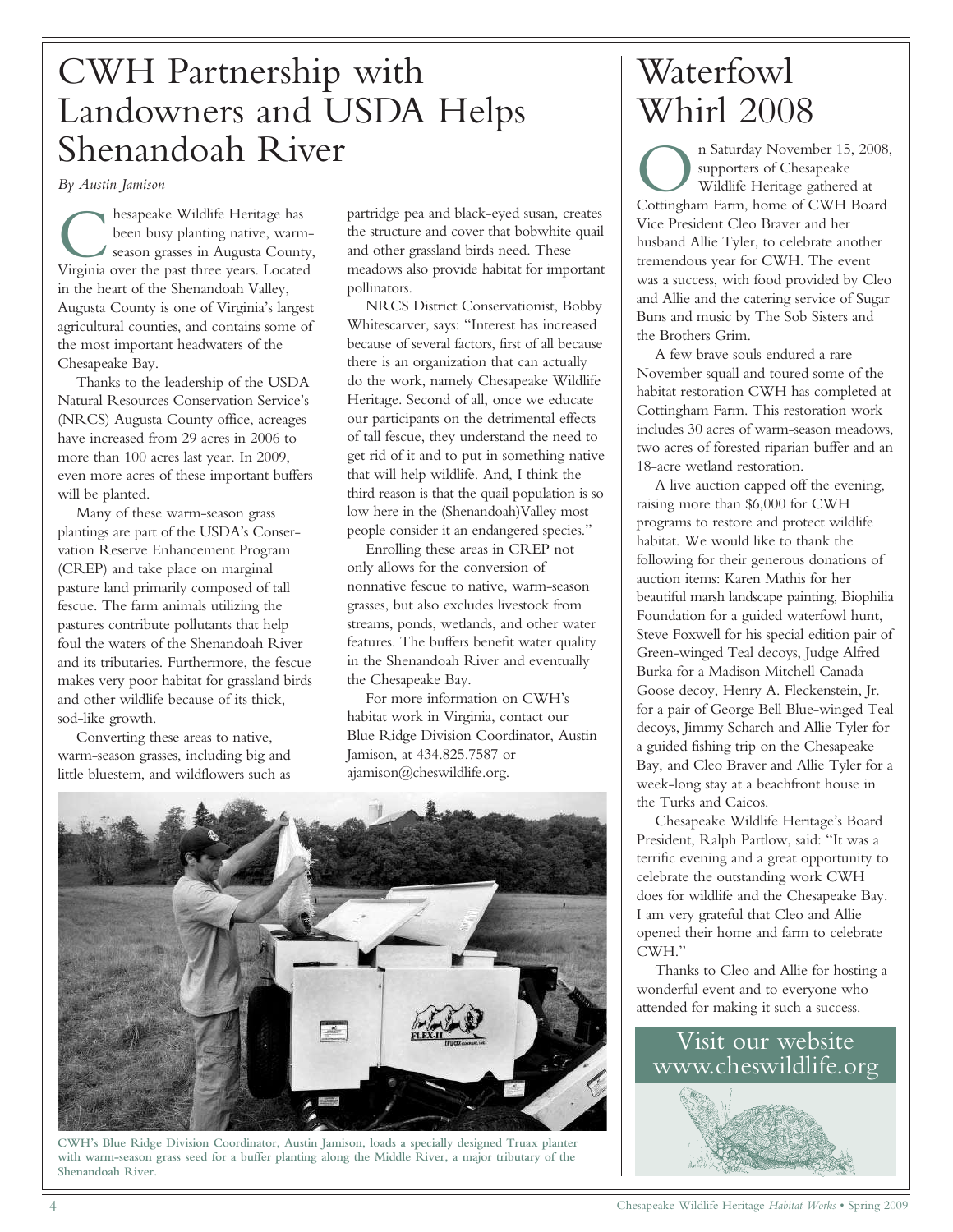### Ask Andi

*Questions and answers about wildlife by Andi Pupke, Education and Outreach Director*

# *Q: Do Flying Squirrels really fly?*

*A:* Flying Squirrels do not actually fly. They glide from tree to tree using their gliding membrane, or patagium, a fold of skin that extends from the wrist of the front leg to the ankle of the hind leg. When the front and hind legs are extended, the membrane forms a winglike gliding surface. They can travel in the air over 100 feet if they start from a high tree and can steer around branches and other obstacles using their tail.

Flying Squirrels are easily distinguished from other tree squirrels by their smaller size, nine to ten inches long, and their gliding membrane. Their eyes are noticeably large, an adaption for its nocturnal habits. Their fur is soft, silky and moderately long. The upper body is grayish to brownish in color, and the underparts are creamy white.

The Southern Flying Squirrel *(Glaucomys volans)* is found throughout the deciduous forests of eastern North America from southern Ontario to the Gulf Coast, with isolated populations in Mexico and as far south as Honduras. Its distribution in North America is more southerly than that of its close relative, the Northern Flying Squirrel *(Glaucomys sabrinus)*.

In some areas in the U.S. the Southern Flying Squirrel is considered threatened and is fully protected. However, it is quite common in many eastern states. Most people are unaware of how common they are due to their nocturnal behavior. If you are ever in a wooded area just after sunset or just before sunrise you may be able to catch sight of these shy squirrels.

The population density depends on the quality of habitat. In favorable habitat, densities can approach five squirrels per acre. Estimates of home range size, the area used for normal day-to-day activities, range from about one acre to five acres. Females defend their home range, at least during parts of the year, and there is little or no overlap with the



**Due to the nocturnal behavior of Flying Squirrels, many people are unaware of how common they are on the Eastern Shore. Flying Squirrels will use manmade nesting structures, such as this bluebird box which contains an abandoned Chickadee nest.**

home range of other females. Males do not defend territory, and home ranges often overlap with those of other males.

Flying Squirrels are cavity nesters but they do not create cavities themselves. They will move into an existing cavity whether it be an old woodpecker hole, a natural cavity or even a man-made nesting structure. They will sleep, eat, raise their young and over-winter in the cavities. Flying Squirrels do not hibernate, although they may remain in their nests for several days during severe winter weather. In the winter they form groups in a common nest to conserve warmth.

Flying Squirrels produce several vocalizations including a high pitched "tseet" and other chipping sounds. Some vocalizations are above the frequency range of the human ear.

By managing forests to allow trees to mature to a point where they have good cavities (establishing old-growth conditions) for nesting flying squirrels, CWH is helping to protect Flying Squirrel habitat.

### Welcome to New Members

CWH would like to extend our sincere appreciation to the 136 new members who joined CWH in 2008:

*Cornelius Aben, Jr. Candice Adams Chris Artale The Aspen Institute Atelier 11, Ltd. Robert Atlas & Gloria Paul Aveley Farm Community Assoc. Bama Works Fund of Dave Matthews Band in CACF William Banfield Donald & Mary Jo Barnes Beck 1989 Charitable Remainder Annuity Trust Robert & Nancy Bloch Charles Bohn Silvia Borges William & Margie Brown Norma Calabro Bruce Carter Charlottesville Orchid Society R. J. Christian Jonathan & Suzanne Clarke James Cochrane Kevin Connors Dandyland Pet Care Center Peter Danly George Dappert & Judy Wixted Anthony Davis Dominion Resources Services Craig & Nan Duerling John & Jennifer Duncan Easton Management Co. Caroline Eichler Mark & Cathleen Ensor Glenn Everett Ian & Jill Ferrier Frederick Fiechter III Leander & Mary Foley Steven & Trudy Foxwell Elizabeth Freedlander Georgine Garbisch James & Constance Glover Marcia Goldberg GoodSearch William Gordon George Grimmell Alan Hais George Harwood, Jr. Dr. Lynne Henderson Dena Hixon Andy Ho Hobbs Contractors Rich & Suzanne Hood Greg Heidemann Dr. Rachel Howland Larry Hunt & Catherine Beise Margaret Hutchings IAAP, Tidewater Chapter Lehr & Julie Jackson Robert Jacobs Elizabeth Jenkins Charles & Bronwyn Jones Phillip Juengst John & Kristen Kelly Victor Kohn, Jr. Dara Kraitchman Elinore Krell*

*(continues on page 6)*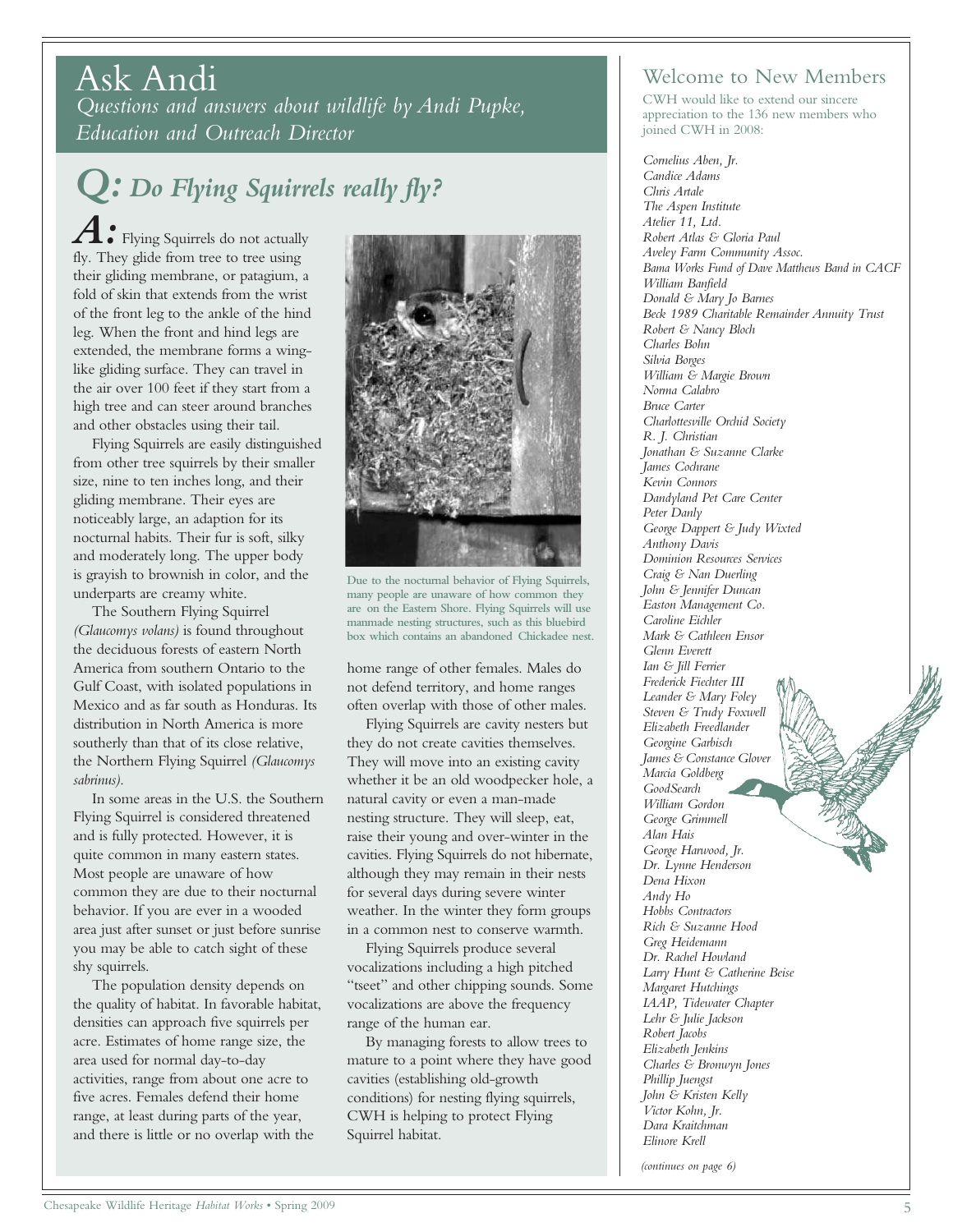#### *(new members continued from page 5)*

*Arthur H. Kudner, Jr. Fund William & Robyn Lake Sheila Lanahan Russell & Mary Langfield James Lighthizer Ernest & Virginia Litty Llandaff Family Fdn. Jerome Lomurno Cornelius & Vickie Love Huey Lue Tom & Sandy Lutterbie Charles Madary Daniel & Susan Marder Maryland Petroleum Council Timothy & Kellen McCluskey Douglas McCorkindale Robert & Laura McGrory James & Deborah McKee Jay McLaughlin James & Valerie McManus Ed & Holly Mihok William & Irma Miller Ted & Dodie Moeller Michael & Lorrie Moran Albert & Nancy Morris Raymond & Margaret Munsch Patrick & Ruth Murphy Barbara Noyes James & Maureen O'Connell Charles Owen Richard & Marion Paulson William Pfordt & Nancy Hubbell Craig & Vivian Piette for Cory Piette Janice Pifer Christopher & Angela Potthast Phillip Prickett Margaret Quimby Robert & Yvonne Rodriguez James Rytina III Katherine Salmon Barry Schneider Scott & Deborah Schneider Robert & Pamela Schultz Richard & Candace Schwadron Sener/Johnston Family Fund Charles Smith David & Carolyn Smith Virginia Smith Robert Spiker Robert Stolz David & Fran Stout Sunset Condo Council of Unit Owners Sycamore Point Farms, LLC Talbot River Protection Assoc. Stephen & Lynne Thom Nina Toups Benito Troiano Antoine van Agtmael Anne van Allen Sally Vermilye William Vosburgh Arthur & Carole Walsh Clifton Walsh, Jr. Maria Weber William & Mary Sue Willis Frank & Phyllis Wogan Albert & Michele Woodroof Sue Wyndham Peter & Linda Yungbluth Gunter & Margaret Zierfuss Karl Zierfuss*

# Mid-Shore Community Foundation Supports CWH Outreach Efforts

**C** hesapeake Wildlife Heritage<br>received a \$5,000 grant from the<br>Foundation to support our wildlife habitat hesapeake Wildlife Heritage received a \$5,000 grant from the Mid-Shore Community restoration and management program in Kent, Queen Anne's, Caroline, Talbot and Dorchester counties. The funds came from the Sener/Johnston Family Fund and the Arthur H. Kudner, Jr. Fund. CWH is extremely thankful for their support.

The grant will help CWH educate area landowners about their role in restoring our local waterways. CWH's experienced staff will help make landowners active participants in the restoration process. Area landowners will learn about how wetlands and warm-season grass buffers increase habitat for wildlife and decrease pollution entering the tributaries of the Chesapeake Bay.

An individual site visit will be conducted to determine the appropriate improvements that can be made on specific properties. Each landowner will receive a management plan designed by our Chesapeake Care Habitat Restoration Program staff. These plans will be specifically designed for each individual property based on location, geology and existing natural areas.

When a successful partnership is developed with a landowner, CWH will work carefully with them to implement the plan. One of the most precarious steps in this process is selecting and enrolling in the proper government program. Our staff will assist the landowner through this process. Finally, we will do the actual work to restore the habitat and provide for the long-term management of the site. In essence, our staff will take the project from concept to completion.

Founded in 1992 and headquartered in Easton, Maryland, the Mid-Shore Community Foundation serves Talbot, Queen Anne's, Kent, Caroline and Dorchester counties. The foundation connects private resources with public needs in order to expand human services and enhance the quality of life for citizens of all ages on the Mid-Shore.

The Mid-Shore Community Foundation is a  $501(c)(3)$  public charity that helps individuals, families, businesses, private foundations and others accomplish their charitable giving objectives. It manages donors' financial gifts, according to their wishes, and distributes investment proceeds through grants to enhance quality of life throughout the Mid-Shore area. Grants support the arts, health, environment, civic, education and human service causes. For more information on the Mid-Shore Community Foundation visit their website at www.mscf.org.

If you are interested in a free site visit, please call the CWH office.

### IRA Distributions Can Help Restore and Protect Wildlife Habitat

In 2009, you can make a gift to Chesapeake Wildlife Heritage from your traditional IRA. This IRA distribution is tax-free up to \$100,000. The Emergency Economic Stabilization Act, passed last fall, permits these charitable donations from your IRA to count towards your required minimum annual distribution.

Gifts utilizing the IRA Charitable Rollover must be made to a qualified charity, such as CWH, and can be excluded from your gross income. These gifts must be made prior to December 31, 2009 and you must be  $70\frac{1}{2}$  years of age or older on the date of the transfer.

In these hard economic times, wildlife continue to need your support. The IRA Charitable Rollover can be an extremely useful philanthropic tool to support your favorite causes. You can benefit by making a required distribution from your IRA without incurring capital gains taxes and the IRA distribution can be excluded from your gross income.

**For more information, please call Chris Pupke at the CWH office at 410.822.5100.**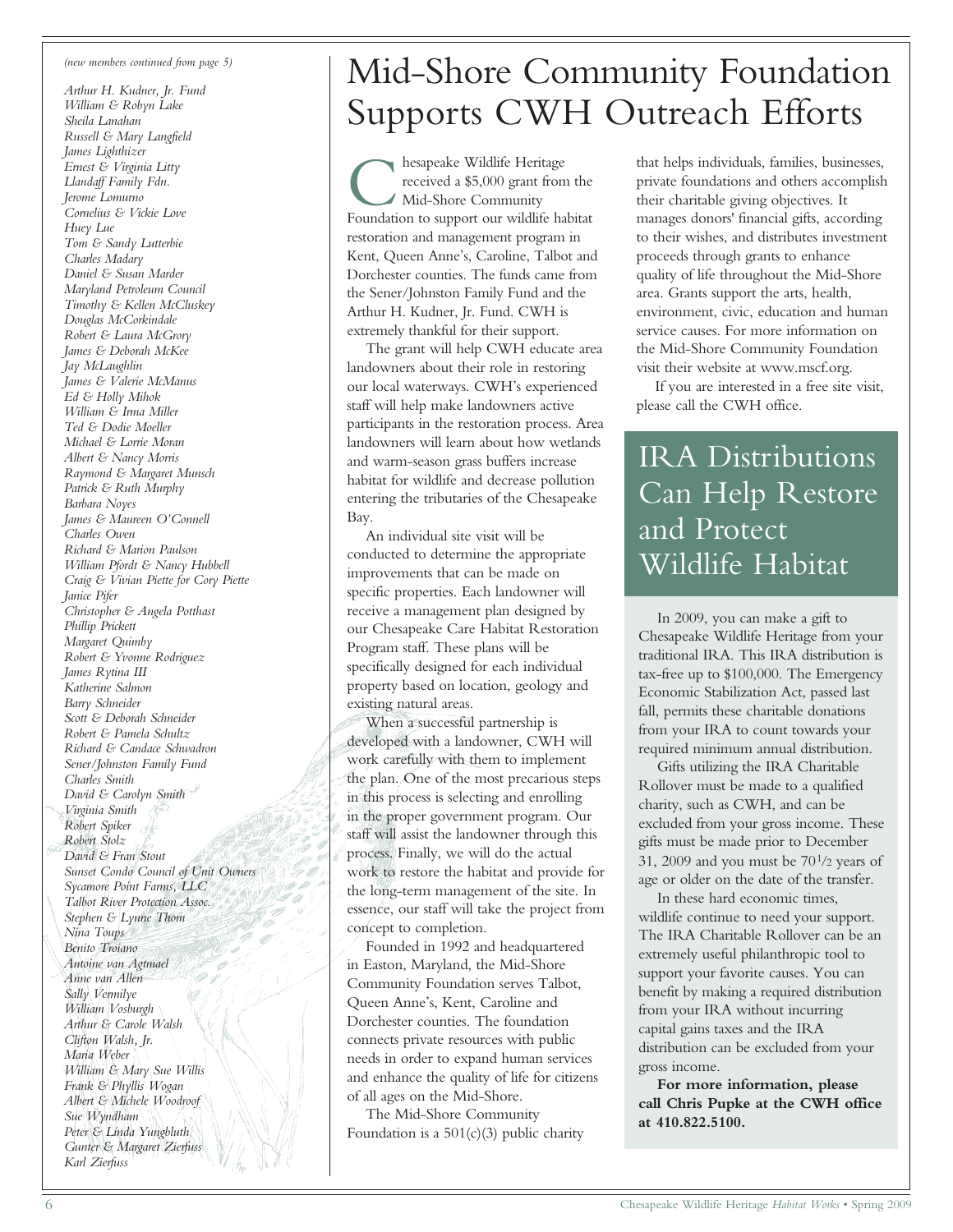# CWH Donates Easement Protecting Bozman Field

*by Chris Pupke*

 $\begin{tabular}{|c|c|} \hline & hesapeake Wildlife Heritage & \textit{donated a conservation easemen} \\ \hline \textit{to the Maryland Environmental Trust that will protect the Wildlife habitat} \end{tabular}$ hesapeake Wildlife Heritage donated a conservation easement to the Maryland Environmental on CWH's Bozman Field property in perpetuity. The 29-acre property is located at the intersection of St. Michaels Road and Bozman-Neavitt Road, just west of St. Michaels in Talbot County, Maryland.

Donated to CWH in 2006, the property consists of 12 acres of mature woodlands and 17 acres of old field. Under CWH's management the old fields are reverting to wooded wetlands. Bozman Field spans the watersheds of Harris Creek and Broad Creek. The woodlands and wetlands are helping to improve water quality down stream.

The easement prohibits the construction of any structures on the property. No subdivision of the property is permitted; indeed the two parcels that comprise the property must be held in common ownership. The most important aspect of the easement is that wildlife habitat on the property is protected from development or conversion to agricultural uses.

**CWH protected the mature woodlands and emerging wooded wetlands at our Bozman Field property by donating a conservation easement to the Maryland Environmental Trust.**

 $\sigma$ 

MET's Ann Carlson said: "It was a pleasure to work with CWH to protect Bozman Field. The property will forever be wildlife habitat and will forever provide scenic views to the traveling public. Adjacent to and in the vicinity of other MET protected lands, Bozman Field is a wonderful addition to the conservation of the natural and scenic qualities of Talbot County's environment."

CWH appreciates the support of MET for their help in protecting this property. We are most sincerely grateful to the generous benefactors of Bozman Field, without whom wildlife would have less space to roam. If you are interested in protecting the habitat on your property so that wildlife can always call it home, please call CWH's Chris Pupke at 410.822.5100.



### ~*Yes! I would like to join with Chesapeake Wildlife Heritage to help build and preserve wildlife habitat.*

| I am enclosing \$                                                                                                                                                                                                                                                                                              |  | $\Box$ \$30    | Individual Habitat Guardian |
|----------------------------------------------------------------------------------------------------------------------------------------------------------------------------------------------------------------------------------------------------------------------------------------------------------------|--|----------------|-----------------------------|
|                                                                                                                                                                                                                                                                                                                |  | $\Box$ \$50    | Family Habitat Guardian     |
|                                                                                                                                                                                                                                                                                                                |  | $\Box$ \$100   | <b>Habitat Protector</b>    |
|                                                                                                                                                                                                                                                                                                                |  | $\Box$ \$250   | Habitat Sponsor             |
|                                                                                                                                                                                                                                                                                                                |  | $\Box$ \$500   | Habitat Benefactor          |
| □ Please send me information on the Planned Giving Program.                                                                                                                                                                                                                                                    |  | $\Box$ \$1,000 | Habitat Conservator         |
| Please make your check payable to Chesapeake Wildlife Heritage, or charge to:                                                                                                                                                                                                                                  |  | $\Box$ \$2,500 | <b>Habitat Steward</b>      |
|                                                                                                                                                                                                                                                                                                                |  | $\Box$ Other   |                             |
|                                                                                                                                                                                                                                                                                                                |  |                |                             |
| Please mail to: Chesapeake Wildlife Heritage, P.O. Box 1745, Easton, MD 21601<br>CWH is a private nonprofit organization designated 501(c)(3) by the IRS. A financial statement is available upon request.<br>SP <sub>09</sub>                                                                                 |  |                |                             |
| CORPORATE MATCHING: Don't forget corporate matching contributions. The company you work for or are retired from<br>may be able to match your donation to CWH. Check with your personnel office to obtain a matching gift form. Mail the form to<br>us along with your tax-deductible donation. We do the rest. |  |                |                             |